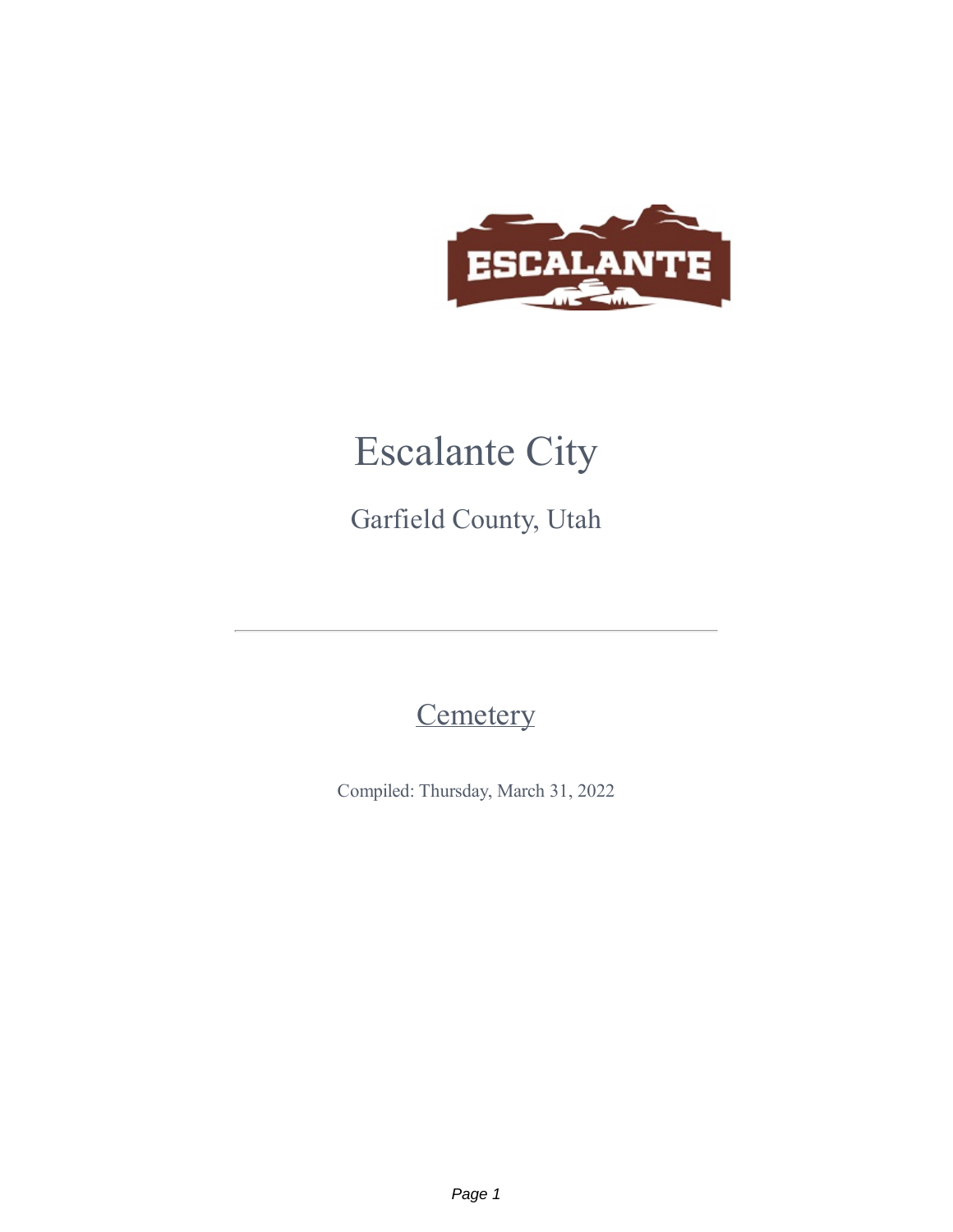### **Table of Contents**

Preface

By-Laws/Policies And Procedures

Fees

Headstone Regulations And Care

Record Keeping

District Board

**Meetings** 

Fee Schedule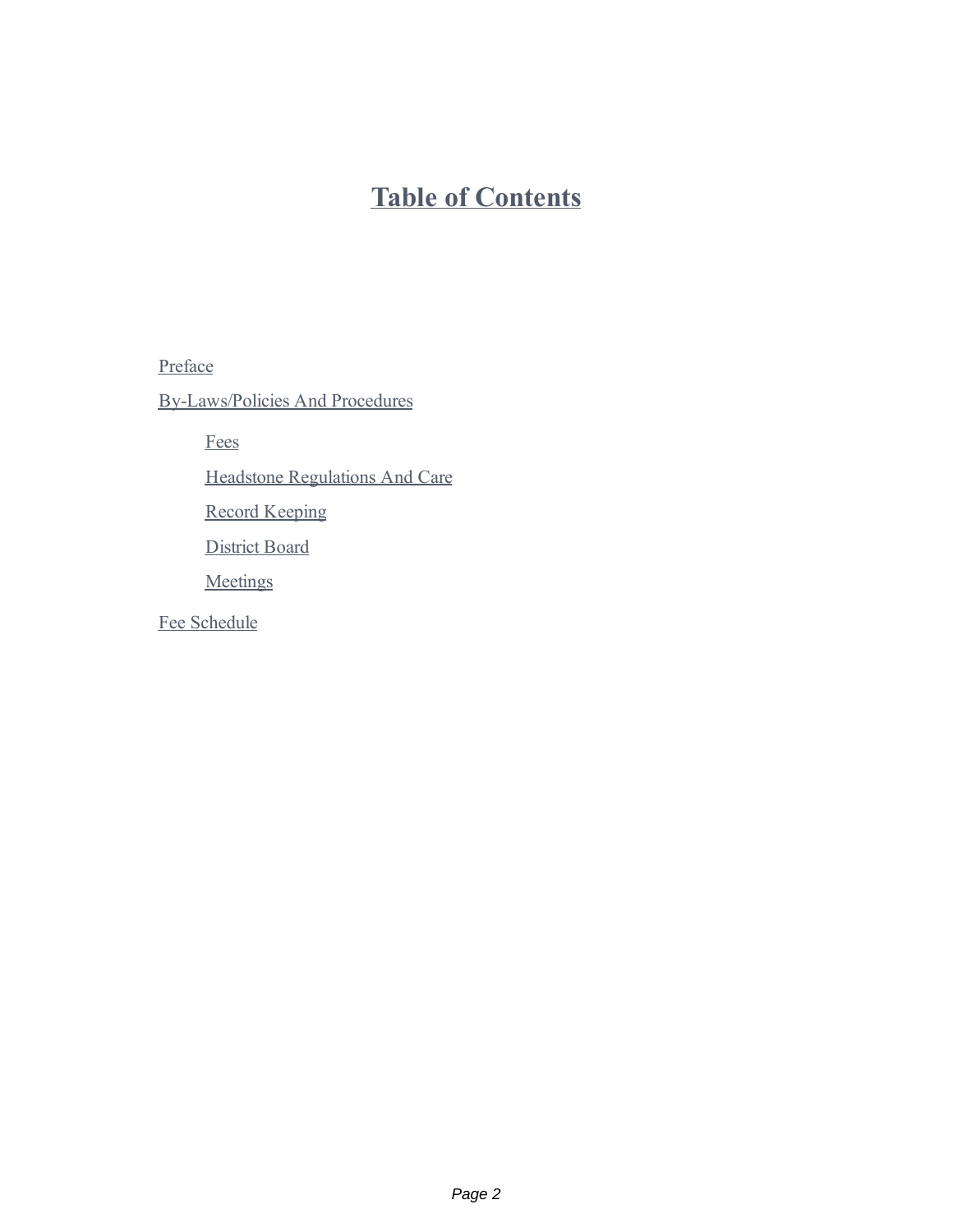#### **[Preface](https://escalante.municipalcodeonline.com/book?type=cemetery#name=Preface)**

Pursuant to Utah Code Annotated Section 8-6-2 the Escalante Cemetery Maintenance District Board proposes the following By-Laws and Policy and Procedures for the Escalante Cemetery, located in Garfield County, State of Utah.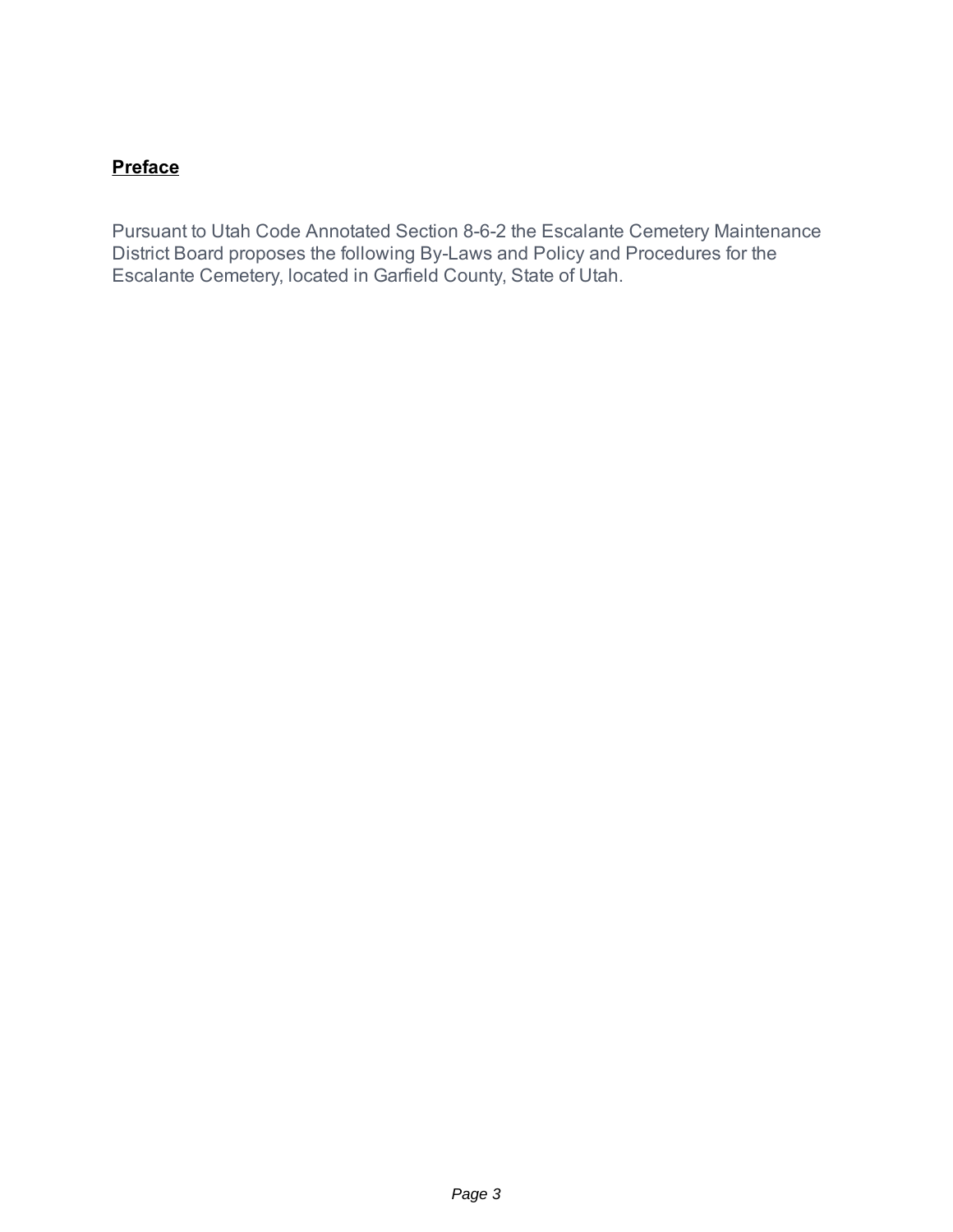**[By-Laws/Policies](https://escalante.municipalcodeonline.com/book?type=cemetery#name=By-Laws/Policies_And_Procedures) And Procedures**

[Fees](https://escalante.municipalcodeonline.com/book?type=cemetery#name=Fees) Headstone [Regulations](https://escalante.municipalcodeonline.com/book?type=cemetery#name=Headstone_Regulations_And_Care) And Care Record [Keeping](https://escalante.municipalcodeonline.com/book?type=cemetery#name=Record_Keeping) [District](https://escalante.municipalcodeonline.com/book?type=cemetery#name=District_Board) Board **[Meetings](https://escalante.municipalcodeonline.com/book?type=cemetery#name=Meetings)** 

(1) Prices and other charges for services shall be as follows: Garfield County property owner's plots are \$50.00 plus a \$30 fee for a plot marker. Opening and closing of caskets during a weekday are \$200.00 and during the weekend are \$300.00. The opening and closing of cremations are \$75.00 during a weekday and \$125.00 during a weekend. Non-resident/non-property owners of Garfield County plots are \$500.00 each plus a \$30 fee for a plot marker. Opening and closing of caskets during a weekday are \$200.00 and during the weekend are \$300.00. The opening and closing of cremations are \$150.00 during a weekday and \$200.00 during a weekend. Up to two (2) cremations may be placed on one burial plot and only one (1) casket per plot is allowed. Only one headstone per plot is allowed. When plots have been purchased and the purchaser desires to donate the plot to an immediate family member, they may do so by writing a formal letter to the Escalante Cemetery Maintenance Board informing them of the desired transfer. If approved, the Board Chair will contact the family and let them know of the approval or denial. Costs will be assessed as outlined above.

> A- Immediate Family Member refers to a person's parents, siblings, spouse, child by blood, adoption or marriage, grandparents and grandchildren.

(2) The sale of burial rights shall be as follows Persons wishing to purchase a plot shall contact a Cemetery Maintenance District member or staff. They may pick an available plot and receive a receipt once purchased.

(3) The regulation of headstones shall be as follows: Only one marker per plot may be placed on the plot. No foot markers are allowed. Once new plots are purchased in the newer five-acre land, flat markers will only be allowed. Any headstone or grave marker other than the traditional granite supplied by a monument company or small metal marker furnished by a mortuary will be allowed only upon approval of the Cemetery Maintenance District Board. All non-approved markers will be removed.

(4) The care of headstones shall be as follows: Headstones should have a base. If the bases sink into the ground, the ground crew shall raise the headstone.

(5) The regulation of flowers, shrubs, or other foliage placed or planted on an individual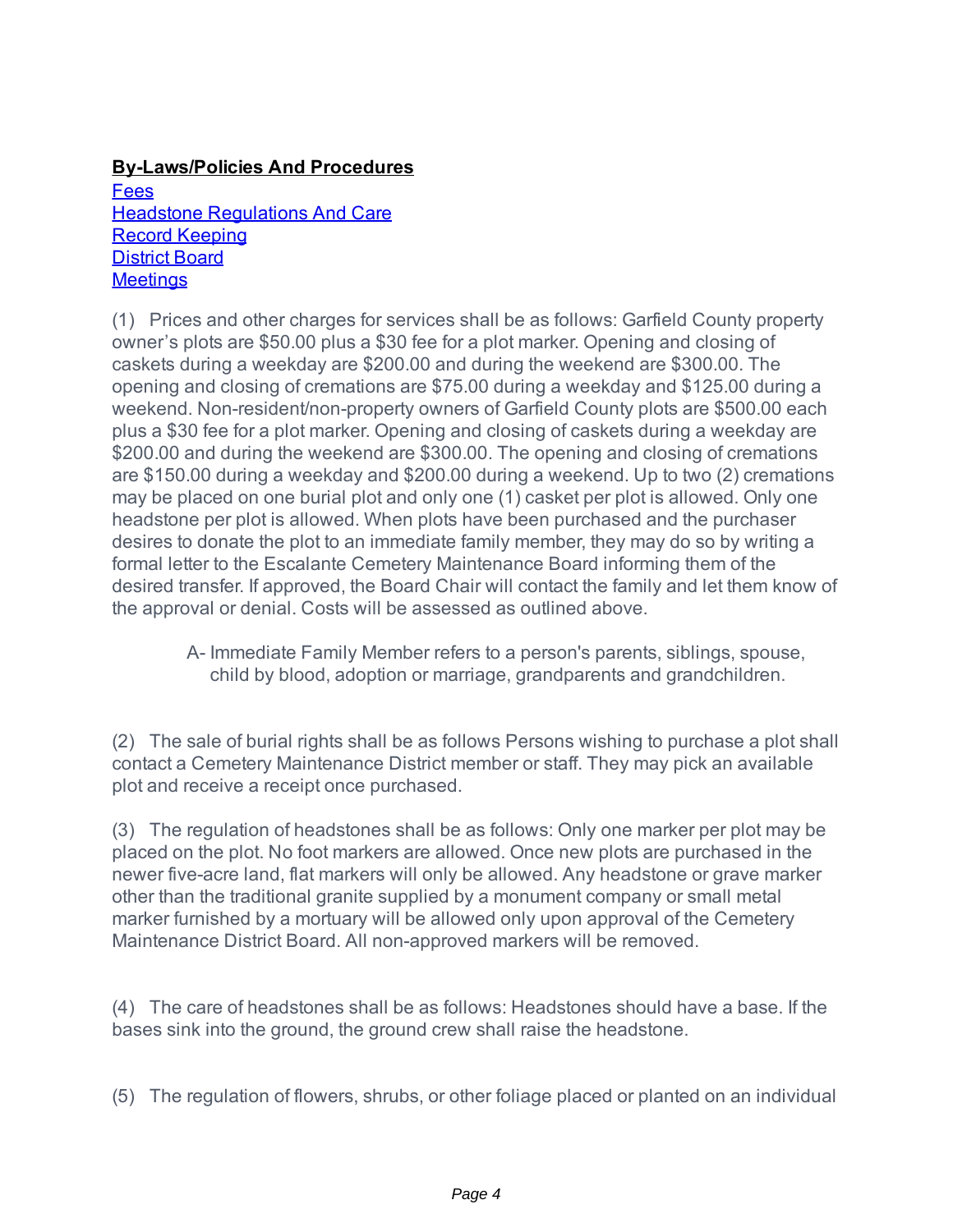burial site shall be as follows: Items attached to the headstone of base will not be removed. Artificial flowers and grave decorations are permitted on any location from November 1st to March 31st and during the Memorial Day holidays, Friday until Wednesday. After Wednesday, any not attached items will be removed.

(6) The record keeping system, including expenditures and expenses, including a secure backup of those records, and map of the burial plot shall be as follows: Escalante City will maintain the books and will compile maps of the existing burials and available plots.

(7) The Board of the District shall be comprised of the following number of members: 5 members shall comprise the Board which shall include a City Council member or serving mayor and a City Employee. Mayors or City Council members and City Employees shall serve a term of two (2) years. Other members shall serve 2 or 4 year terms. Terms may be renewed as needed. Names will be presented to the County Commission for ratification.

#### **[Fees](https://escalante.municipalcodeonline.com/book?type=cemetery#name=Fees)**

Prices and other charges for services shall be as follows: Garfield County property owner's plots are \$50.00 plus a \$30 fee for a plot marker. Opening and closing of caskets during a weekday are \$200.00 and during the weekend are \$300.00. The opening and closing of cremations are \$75.00 during a weekday and \$125.00 during a weekend. Non-resident/non-property owners of Garfield County plots are \$500.00 each, plus a \$30 fee for a plot marker. Opening and closing of caskets during a weekday are \$200.00 and during the weekend are \$300.00. The opening and closing of cremations are \$150.00 during a weekday and \$200.00 during a weekend. Up to two (2) cremations may be placed on one burial plot and only one (1) casket per plot is allowed. Only one headstone per plot is allowed. When plots have been purchased and the purchaser desires to donate the plot to an immediate family member, they may do so by writing a formal letter to the Escalante Cemetery Maintenance Board informing them of the desired transfer. If approved, the Board Chair will contact the family and let them know of the approval or denial. Costs will be assessed as outlined above.

- A. Immediate Family Member refers to a person's parents, siblings, spouse, child blood, adoption or marriage, grandparents and grandchildren.
- B. The sale of burial rights shall be as follows Persons wishing to purchase a plot shall contact a Cemetery Maintenance District member or staff. They may picl available plot and receive a receipt once purchased.

#### **Headstone [Regulations](https://escalante.municipalcodeonline.com/book?type=cemetery#name=Headstone_Regulations_And_Care) And Care**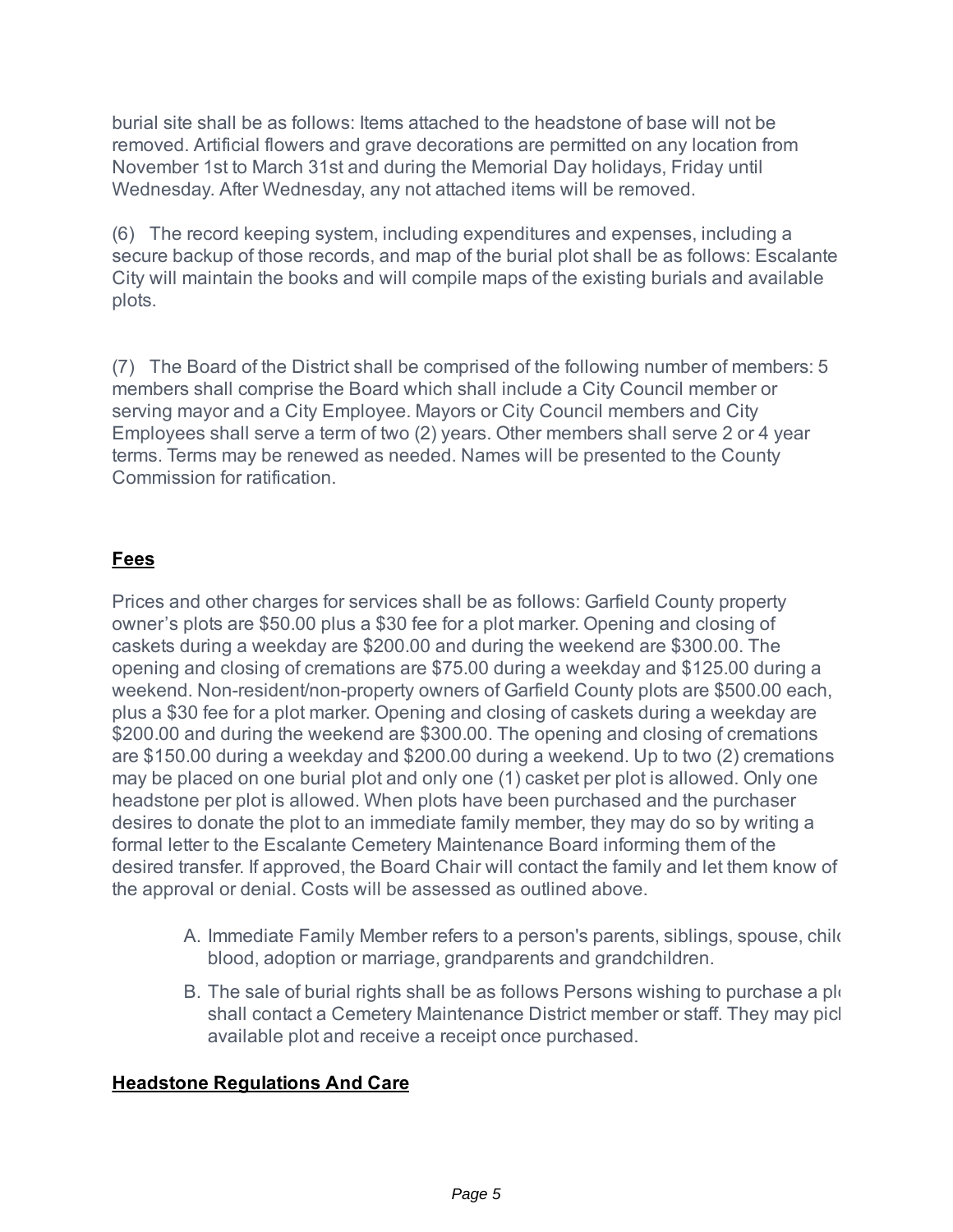- 1. The regulation of headstones shall be as follows: Only one marker per plot may be placed on the plot. No foot markers are allowed. Once new plots are purchased in the newer five-acre land, flat markers will only be allowed. Any headstone or grave marker other than the traditional granite supplied by a monument company or small metal marker furnished by a mortuary will be allowed only upon approval of the Cemetery Maintenance District Board. All nonapproved markers will be removed.
- 2. The care of headstones shall be as follows: Headstones should have a base. If the bases sink into the ground, the ground crew shall raise the headstone.
- 3. The regulation of flowers, shrubs, or other foliage placed or planted on an individual burial site shall be as follows: Items attached to the headstone of base will not be removed. Artificial flowers and grave decorations are permitted on any location from November 1st to March 31st and during the Memorial Day holidays, Friday until Wednesday. After Wednesday, any not attached items will be removed.

#### **Record [Keeping](https://escalante.municipalcodeonline.com/book?type=cemetery#name=Record_Keeping)**

The record keeping system, including expenditures and expenses, including a secure backup of those records, and map of the burial plot shall be as follows: Escalante City will maintain the books and will compile maps of the existing burials and available plots.

#### **[District](https://escalante.municipalcodeonline.com/book?type=cemetery#name=District_Board) Board**

- 1. The Board of the District shall be comprised of the following number of members: 5 members shall comprise the Board which shall include a City Council member or serving mayor and a City Employee. Mayors or City Council members and City Employees shall serve a term of two (2) years. Other members shall serve 2 or 4 year terms. Terms may be renewed as needed. Names will be presented to the County Commission for ratification.
- 2. The Escalante City cemetery Maintenance District shall elect a Chair and Chair Pro-Temp from among it's members. whose terms shall be for one (1) year, commencing the first meeting in January. The Escalante City Cemetery Maintenance District Board Chair or Chair Pro-Temp shall vote in the case of a tie.

**HISTORY** *Amended by Ord. CMD [2022-2](https://s3-us-west-2.amazonaws.com/municipalcodeonline.com-new/escalante/cemetery/pdf/Ord_CMD 2022-2.pdf) on 3/17/2022*

#### **[Meetings](https://escalante.municipalcodeonline.com/book?type=cemetery#name=Meetings)**

1. Regular Meetings: the District Board shall hold quarterly meetings, which shall be held on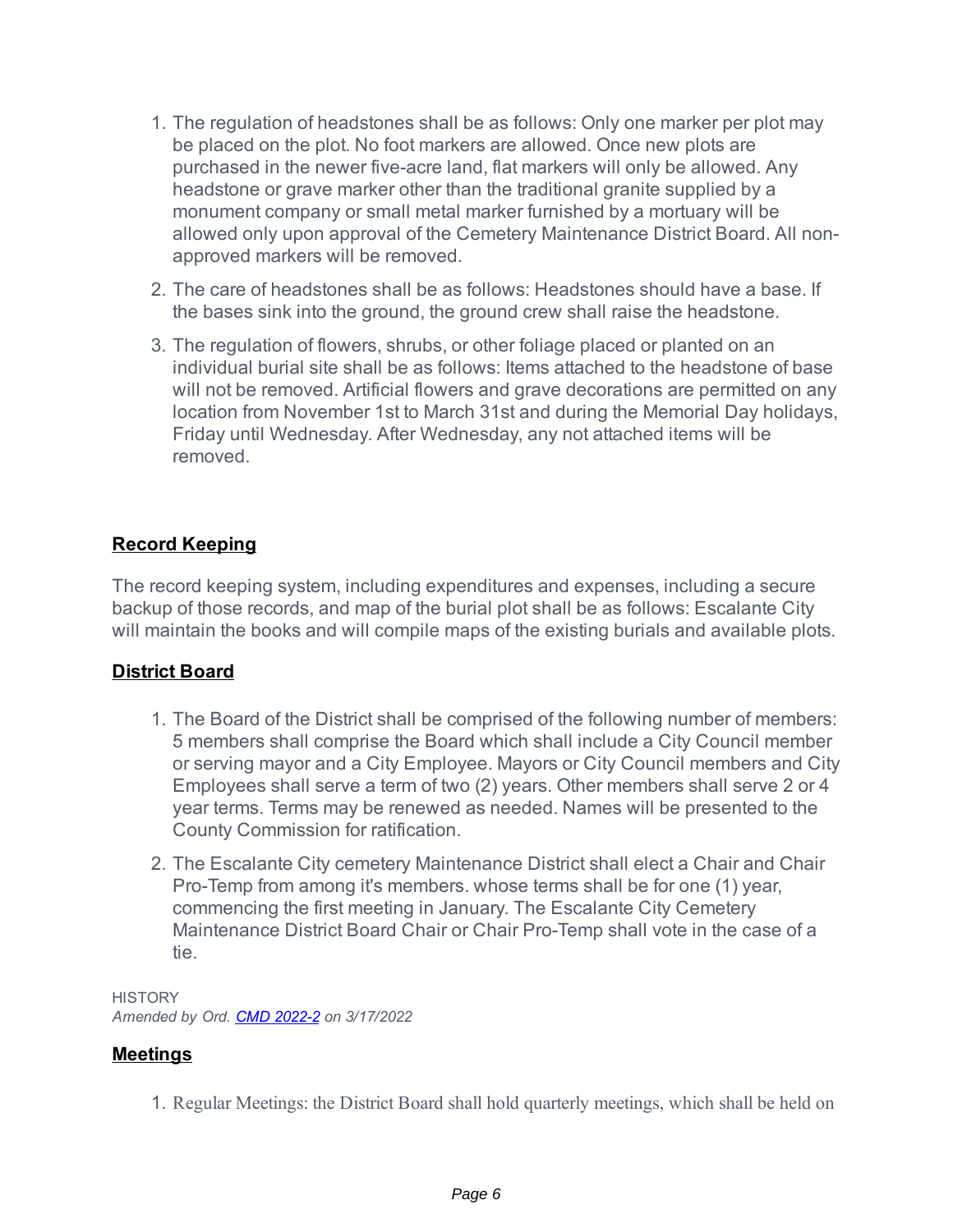the first Monday of every third month at the Escalante City Council Chambers, which meetings shall begin promptly at six o'clock (6:00) P.M.

- 2. Special Meetings: If at any time the business of the District Board requires a special meeting of the Escalante Cemetery Maintenance District, such meeting may be ordered by the Board Chair or any two (2) members of the District Board. The order shall provide at least three (3) hours' notice of the special meeting and notice thereof shall be served by the Board Secretary to each member who did not sign the order by delivering the notice personally or by leaving it at the member's usual place of abode.
- 3. Open Meetings: Every meeting is open to the public, unless closed pursuant to Utah Code 52-4-204 and 52-4-205.
- 4. A quorum shall consist of three (3) members and the Board Chair or Board Chair Pro-Temp. Evidence shall not be presented unless a quorum is present.
- 5. Minimum Vote Required: The minimum number of votes required to take any action by the District Board, unless otherwise prescribed by law, shall be a majority of the members of the quorum, but shall never be less than three (3).

 $\blacktriangleright$ 

**HISTORY** *Adopted by Ord. CMD [2022-2](https://s3-us-west-2.amazonaws.com/municipalcodeonline.com-new/escalante/cemetery/pdf/Ord_CMD 2022-2.pdf) on 3/17/2022*

 $\left| \cdot \right|$